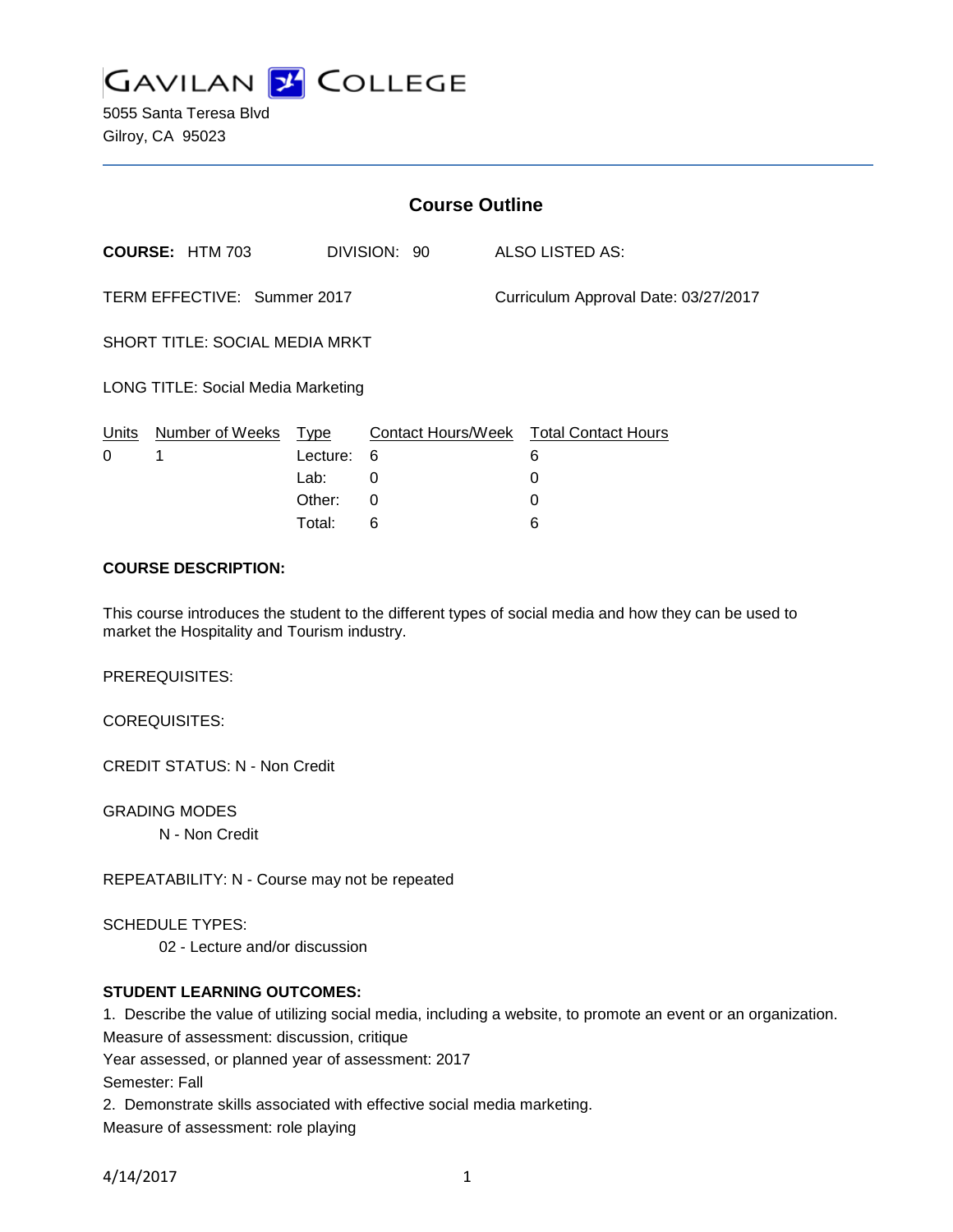Year assessed, or planned year of assessment: 2017 Semester: Fall

## **CONTENT, STUDENT PERFORMANCE OBJECTIVES, OUT-OF-CLASS ASSIGNMENTS**

Curriculum Approval Date: 03/27/2017

3 Hours:

Content: An overview of the different social media applications and their relationship to marketing for the hospitality and tourism industry, including the pros and cons of each and their target markets. Social media etiquette.

Student Performance Objectives: Discuss the intent of each application and state the pros and cons of each one. Identify the benefits. Describe the etiquette utilized for social media.

3 Hours:

Content: Presentation on the structure of what makes a good website and its purpose, in particular as it relates to marketing the hospitality and tourism industry. Staying current.

Student Performance Objectives: Explain the factors that make a good website. Identify the different purposes of a website. Discuss the importance of keeping a website current.

#### **METHODS OF INSTRUCTION:**

lecture, discussion, guest speakers

#### **METHODS OF EVALUATION:**

Writing assignments Percent of total grade: 30.00 % **Critiques** Objective examinations Percent of total grade: 10.00 % T/F, Multiple Choice Other methods of evaluation Percent of total grade: 60.00 % Class participation/Role playing

#### **OUT OF CLASS ASSIGNMENTS:**

Required Outside Hours: 6 Assignment Description: Select a local/regional tourism event and investigate how it uses social media. Critique the effectiveness of this application. Come prepared to discuss your findings with the class. Required Outside Hours: 6

#### **REPRESENTATIVE TEXTBOOKS:**

Required Representative Textbooks Handouts provided by the instructor.

#### **ARTICULATION and CERTIFICATE INFORMATION**

Associate Degree: CSU GE: IGETC: CSU TRANSFER: Not Transferable UC TRANSFER: Not Transferable